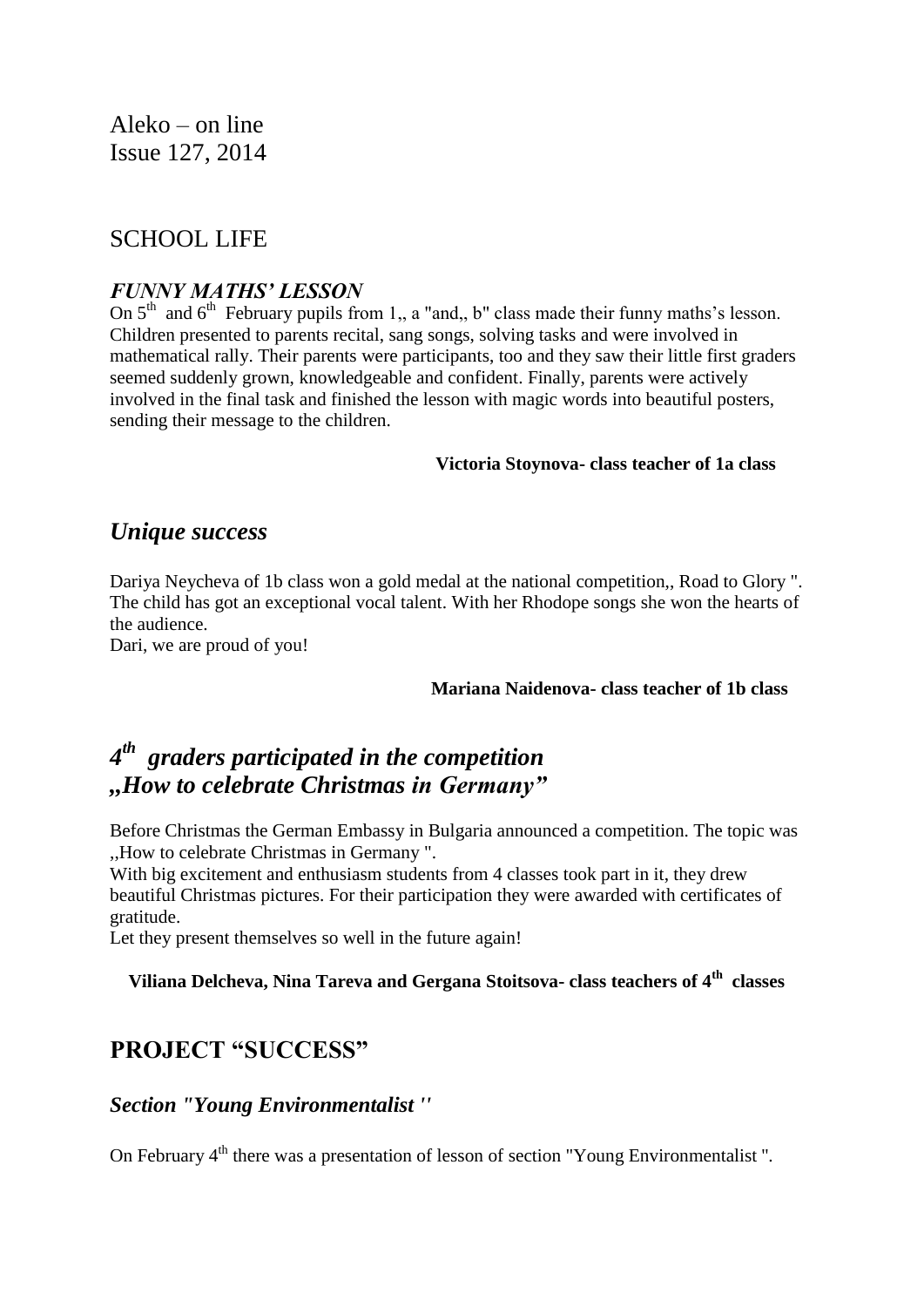The topic was "Stretch and retraction a tent." With the assistance of Mrs. Eli Penisheva , a representative of the tourist company '' Edelweiss '' - Mr. Kancho Mihov was invited as a guest. He presented to the participants some special activities in the establishment of a camp in the mountain. Then he explained and demonstrated the necessary equipment for the experienced mountaineer that students need. Participants were listening with interest, watching carefully all his actions. They found answers of all of questions they had. Mr. Mihov praised students and expressed his hope that they will continue to save and love nature.

### **Ivan Ganev-teacher of section "Young Environmentalist**

## *Club "I am old enough -I can cook myself "*

Besides the traditional Bulgarian cuisine dishes in the club students study the characteristics of European cuisine: France - fruitcake, England - pudding, Italy - pasta and pizza, Bulgaria banitsa with cheese and Shopska salad.

To the study and preparation of various delicious specialties in the program are included several visits to the restaurant, where children order lunch and each student gives assumption how the dish is prepared .The most biggest surprise will be catering, which students are going tto prepare to show what they have learnt in the club.

#### **Tanya Nevleva- teacher of the club**

## *LIBRARY-INFO CENTRE*

# *142 YEARS FROM THE DEATH of the Apostle of Freedom-VASIL LEVSKI*

Born on July 18<sup>th</sup>, 1837 in Karlovo. Died on February 19th, 1873 near Sofia. He is an ideologist and organizer of the Bulgarian national revolution, founder of the Internal Revolutionary Organization and the Bulgarian Revolutionary Central Committee, Bulgarian national hero. Levski is one of those political men, who is still alive with his ideas, courage and activity, with the unity of word and activity. After his heroic death he became a flag of everything clean, democratic and progressive in Bulgarian historical development. Vasil Levski is democrat and fighter for "holy and pure republic" and above all freedom personal, national, common to all mankind. He is a fighter for equality between nations, political and civil rights of ethnic groups and minorities, for democratic structure of society.

#### **Elena Penisheva- librarian**